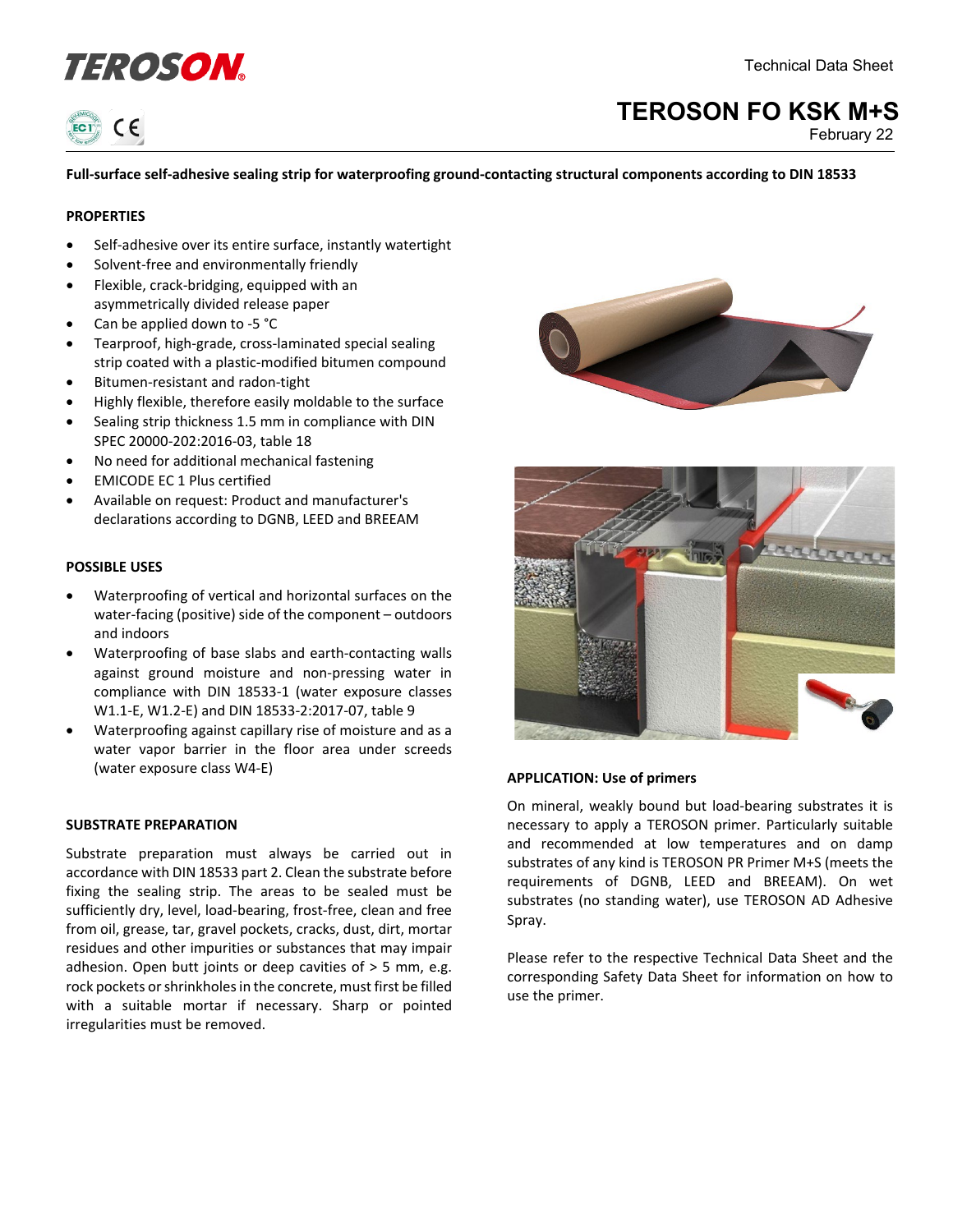# TEROSON

#### **APPLICATION**

#### **CONNECTION SEALS ON FACADE PROFILES**

TEROSON FO KSK M+S sealing strip is applied in the 1st step with a width of ≥ 30 mm cleanly and efficiently to the profile. In the 2nd step, pull the release paper evenly off the selfadhesive coating. Pull at a slight angle, moving from the edge of the strip in the direction of the middle towards the perforation. Press the sealing strip firmly to the substrate using the hard TEROSON rubber roller.

On the building structure, we recommend fixing the strip over a width of  $\geq 100$  mm. However, it is possible to reduce the width on smooth, clean, load-bearing substrates after prior consultation with our TEROSON facade expert. The decisive factor is always the adhesiveness and load-bearing capacity of the substrate. We recommend carrying out your own tests on site. Make sure to fix the strips in such a way that no capillary water can be absorbed and air pockets are avoided. Press the strips firmly down, especially in overlapping and edge areas, using the hard rubber roller. Overlapping strips must be bonded on top of each other over a width of approx. 80 mm. Additional mechanical fastening of TEROSON sealing strips is generally not required. After installation, cover the strips to protect them from direct sunlight as well as thermal and mechanical stress.

Full, optimum adhesion of the sealing strip to the surface is reached after approx. 24 hours.

Before connecting TEROSON FO KSK M+S to other types of strips or membranes, please consult our Technical Service Department.

# **PLEASE NOTE**

The waterproofing layer must be protected in compliance with DIN 18533 part 1. Therefore, protect TEROSON FO KSK M+S from intense heat, frost and moisture before and during application. Residues of the polymer-bitumen compound can be removed with cleaning solvent, if necessary mechanically.

#### **SUSTAINABLE BUILDING**

On request, product and manufacturer's declarations for sustainable building can be made available. The documents meet the requirements of common certification and assessment systems such as DGNB, LEED and BREEAM.

#### **TECHNICAL DATA**

# **TEROSON FO KSK M+S**

| Material base:                                                                                                                  | HDPE sheeting coated with a<br>plastic-modified bituminous<br>adhesive compound |
|---------------------------------------------------------------------------------------------------------------------------------|---------------------------------------------------------------------------------|
| Color:                                                                                                                          | Anthracite                                                                      |
| Standard thickness / width:                                                                                                     | 1.5 mm x 1000 mm                                                                |
| Area weight:                                                                                                                    | Approx. 1.7 kg / $m2$                                                           |
| Application temperature:                                                                                                        | -5 °C to +35 °C                                                                 |
| Crack-bridging ability<br>(DIN 28 052-6):                                                                                       | ≤ 5.0 mm $-$ ≤ 2.0 mm (R4-E)                                                    |
| Cold flexibility:                                                                                                               | $-30 °C$                                                                        |
| Tensile strength:<br>max. tensile force: longitudinal<br>max, tensile force: transverse<br>Extension (longitudinal/transverse): | 240 ± 40 N/50 mm<br>$370 \pm 100 %$<br>$320 \pm 80 \%$                          |
| Tear propagation resistance:                                                                                                    | >100 N<br>(longitudinal/transverse)                                             |
| Resistance to static load (test<br>method B):                                                                                   | $\leq$ 5 kg                                                                     |
| Resistance to impact (test<br>method A):                                                                                        | $\leq 200$ mm                                                                   |
| Shear resistance of the<br>seams:                                                                                               | > 200 N/50 mm                                                                   |
| Heat resistance:<br>(DIN 52 123)                                                                                                | >60 °C                                                                          |
| Water vapor permeability:<br>(sd value)                                                                                         | Approx. 235 m                                                                   |
| Watertightness:<br>(DIN EN 1928)                                                                                                | 4 bars / 24 h (test passed)                                                     |
| Fire resistance:<br>(DIN EN 13501-1)                                                                                            | Class E                                                                         |

# **STORAGE**

TEROSON FO KSK M+S can be stored for 12 months in a dry and frost-free place.

 **No. 01526**

# **CERTIFICATES**





Henkel AG & Co. KGaA Henkelstraße 67 40589 Düsseldorf, Germany Phone: +49 211 797-0 Fax: +49 211 798-40 08

www.henkel.com